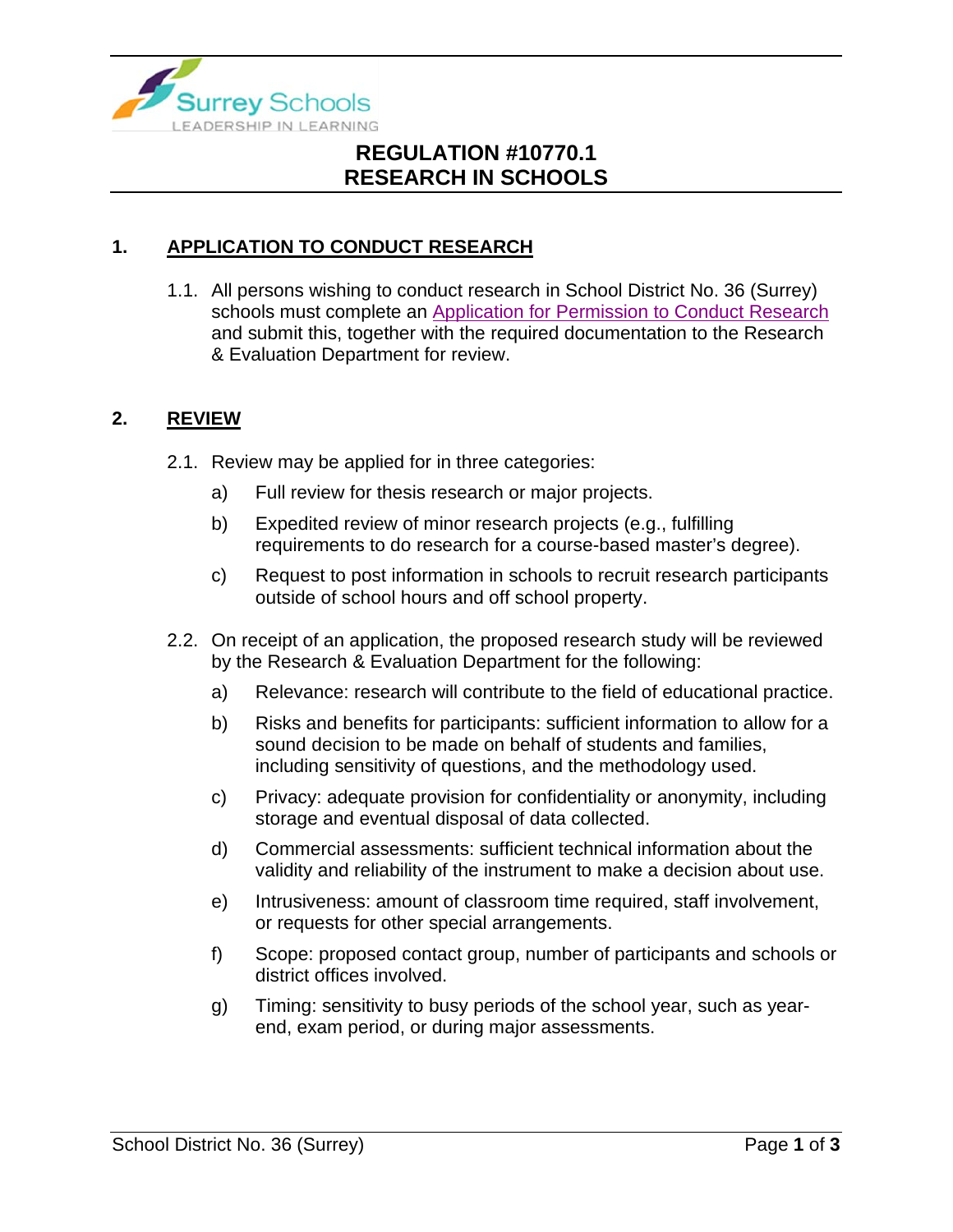

# **REGULATION #10770.1 RESEARCH IN SCHOOLS**

- 2.3. If permission is given:
	- a) Researchers with projects that are acceptable upon review may contact principals or managers for permission to seek consent from study participants.
	- b) Permission carries no implication for commitment from schools, staff, students or parents/guardians.
	- c) Parents or families making individual decisions to participate in research activities without district or school sanction will do so outside of school hours and premises.

## **3. CRIMINAL RECORD CHECK**

3.1. Applicants who are not district employees and who will have direct contact with students must undergo a criminal record check and submit the report to the Research & Evaluation Department prior to conducting research.

### **4. FREE AND INFORMED CONSENT**

- 4.1. Sufficient and explicit information about the nature and purpose of the research will be given to parents to ensure informed consent.
- 4.2. Consent may be obtained through information sent home to parents with the option to have the student not participate, except in cases where the research procedures involve contact with students on an individual basis, in this case, informed written consent from parents must be obtained.
- 4.3. Participating students must be informed that their involvement is voluntary and that they may withdraw from participation at any time.

### **5. RESULTS**

- 5.1. Researchers will submit a report of the results to the Research & Evaluation Department upon completion.
- 5.2. Researchers will make results available to participants upon request.